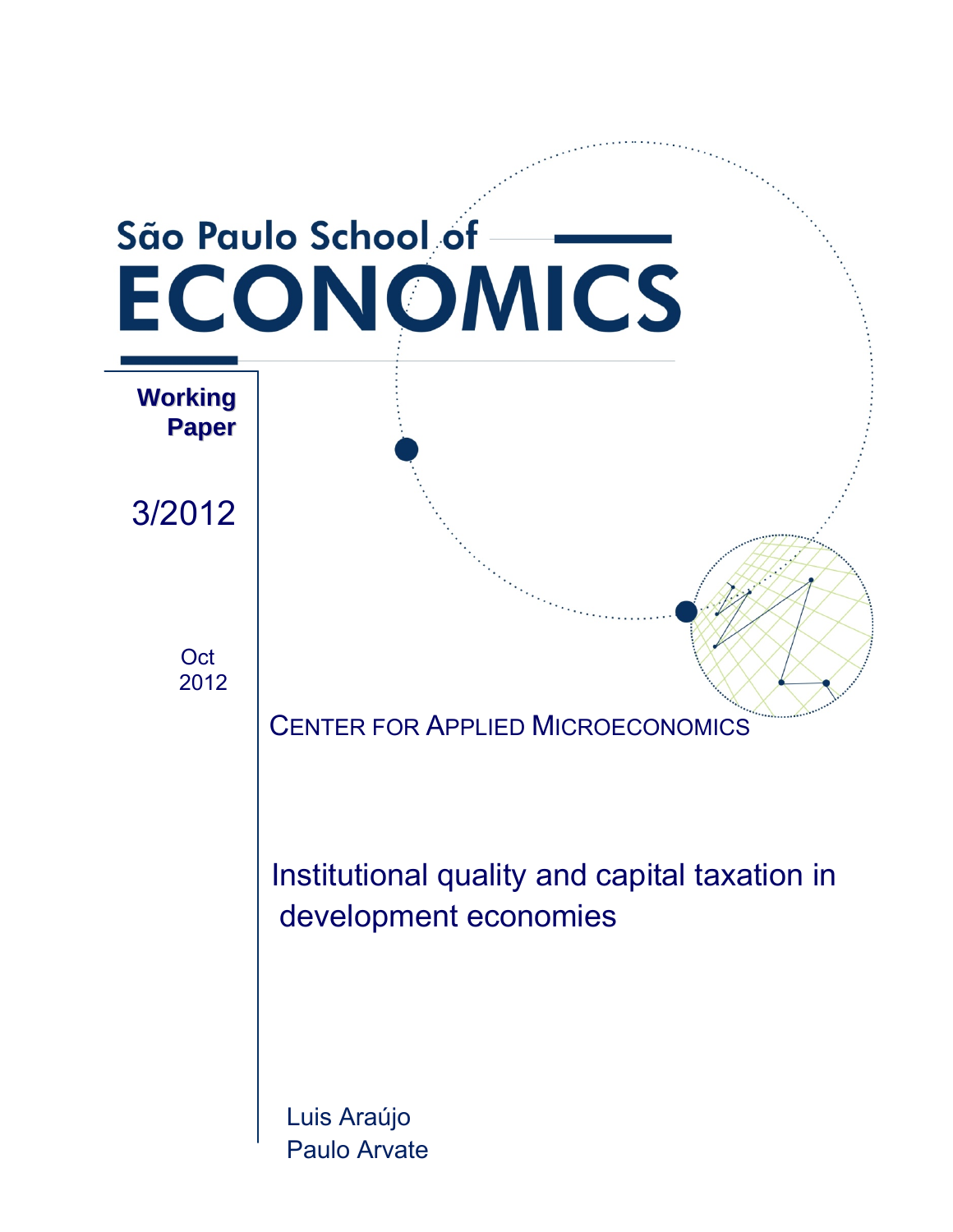# Institutional Quality and Capital Taxation

Luis Araujo<sup>†</sup> Paulo Arvate<sup>‡</sup>

October 14, 2012

#### Abstract

We describe the preferred taxation regime in a small economy with uncertain institutional quality. We obtain that a preferential (unconstrained) taxation regime in which taxes can be matched to the mobility of the tax base may be worse off than a non-preferential (constrained) taxation regime in which taxes are constant across bases with distinct mobility. Since the small economy takes foreign taxes as given, our result is not driven by a downward pressure on revenues caused by unconstrained tax competition. It is instead related to the ability of a non-preferential taxation regime to credibly convey information about the institutional quality of the small economy. We endogenize the choice of taxation regime, and derive the conditions under which each regime emerges as the preferred one.

# 1 Introduction

There is an extensive literature on the determination of taxes and the preferred tax regime in the presence of strategic competition for the same tax base.<sup>1</sup> In contrast, not much work has focused on the determination of taxes and the preferred tax regime in small economies which do not strategically compete with the rest of the world (say, because they are too small to impact the behavior of other economies) but strategically interact with foreign investors who are uncertain about its institutional quality (i.e., its ability to protect their property rights). This theme is particularly important in developing economies. Indeed, a survey of opinion conducted by the World Bank (Lamech and Saeed, 2003) shows that, when deciding whether to invest in a developing economy,

We thank Jay Wilson for many helpful comments. We also thank the participants at the 2011 Midwest Economic Theory Meetings at Vanderbilt University.

<sup>&</sup>lt;sup>†</sup>Michigan State University and Sao Paulo School of Economics - FGV. Corresponding author: araujolu@msu.edu. z School of Business and Center for Applied Microeconometrics - FGV.

<sup>&</sup>lt;sup>1</sup>Wilson (1986) and Zodrow and Mieszkowski (1986) are seminal references. See also Persson and Tabellini (1992), Janeba (1998, 2000), Keen (2001), Baldwin and Krugman (2004), Wilson and Janeba (2005), Slemrod and Wilson (2009), and Marceau, Mongrain, and Wilson (2010).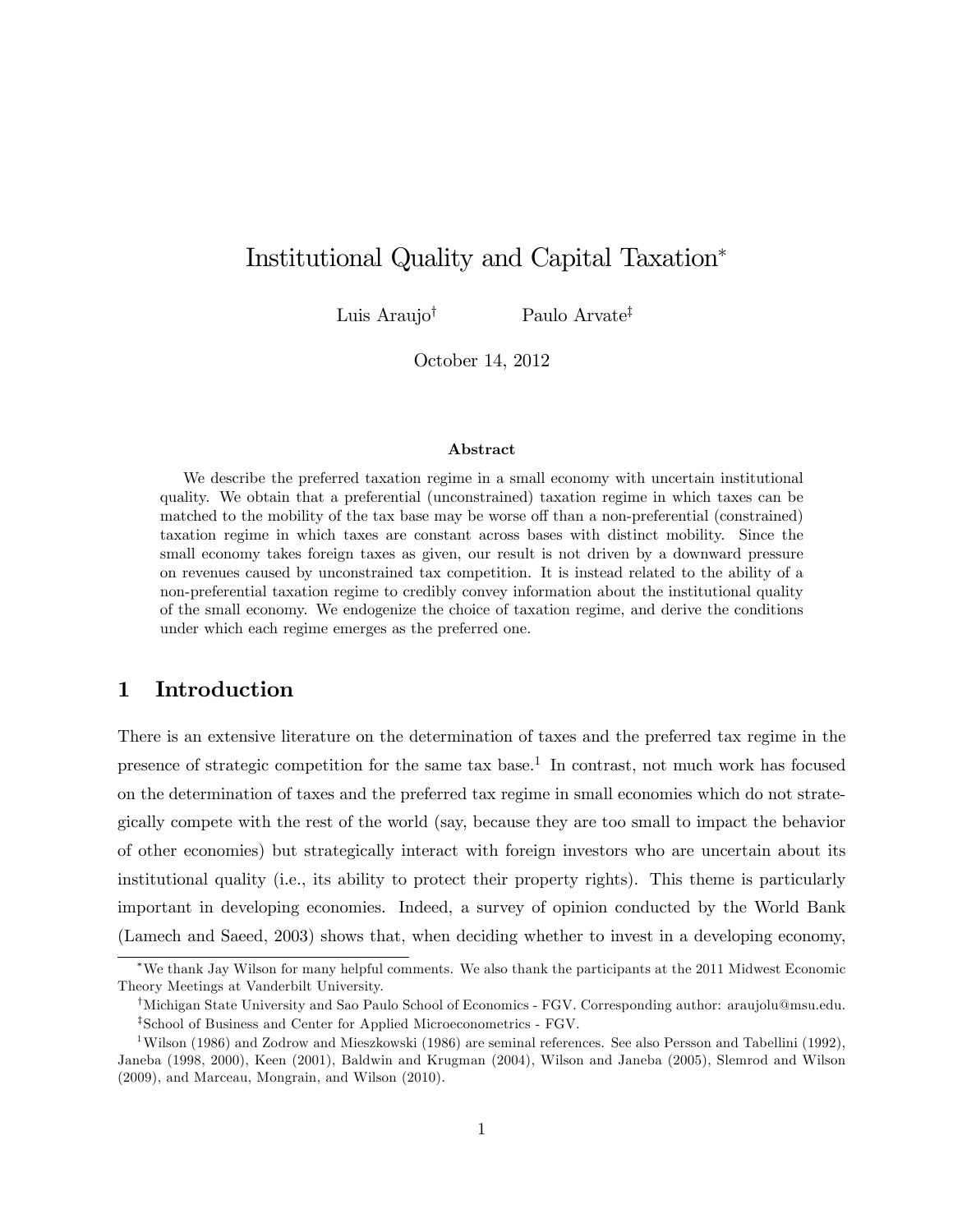foreign investors are particularly concerned about (i) the legal framework defining the rights and obligations of private investors, (ii) the independence of regulatory institutions and processes from arbitrary government interference, and (iii) the degree of perceived judicial independence from government influence. $^{2}$ 

More precisely, in this paper we develop a model of capital taxation in a small economy that wants to attract investors located in a large economy who are uncertain about the ability of institutions in the small economy to protect their capital. We capture uncertainty by assuming that institutions in the small economy either have high quality or low quality, and by assuming that a positive measure of foreign investors cannot directly observe the underlying institutional quality.<sup>3</sup> We consider two distinct taxation regimes: a preferential (unconstrained) regime, in which taxes can be conditioned on the mobility of the capital, and a non-preferential (constrained) regime in which taxes are constant across bases with distinct mobility.

We first consider a benchmark scenario, with no uncertainty about institutional quality. We show that the unconstrained regime always dominates the constrained regime in terms of tax revenue. Intuitively, there is no actual competition in taxes between the small and the large economy, i.e., when choosing her tax, the government in the large economy does not take into account the behavior of the small economy. As a result, when making her decision, the government of the small economy is only concerned about the relative mobility of capital. Thus, the optimal tax scheme involves high taxation of the domestic capital and low taxation of the foreign capital. This is true irrespective of the quality of the institutions in the small economy.

We then consider the environment with uncertainty about institutional quality. We show that the constrained regime may dominate the unconstrained regime if institutions in the small economy are of high quality. The intuition for this result runs as follows. In the unconstrained (constrained) regime, the elasticity of the foreign tax base<sup>4</sup> with respect to the tax on foreign capital is independent

<sup>2</sup>There are a number of papers that attest the impact of local institutions on foreign direct investment (FDI). See, for example, Schneider and Frey (1985), Jun and Singh (1996), Brunetti, Kisunko and Weder (1997), Buthe and Milner  $(2008)$ , Seyoun  $(2011)$ , and An  $(2011)$ . In turn, the fact that institutions differ greatly across developing countries is made clear by the measurement of governance produced by Kaufmann, Kraay, and Zoido-Lobaton (1999).

<sup>&</sup>lt;sup>3</sup>The work that is closest to ours is Janeba (2000). Janeba (2000) considers a setting in which the uncertainty of investors comes not from the unobserved quality of the institutions but from the possibility that the governments change taxes after the investment decisions are made (lack of commitment). See also Janeba (2002). Kessing, Konrad, and Kotsogiannis (2009) also look at the role of institutions on tax competition. They relate weak institutions with the inability of the government to offer a common tax structure within a federalist country, and exploit the adverse effect of this weakness on the ability to attract foreign direct investment. In their setting, there is no uncertainty with respect to the quality of institutions.

<sup>4</sup>The foreign tax base is given by the measure of foreign investors who choose to locate their capital in the small economy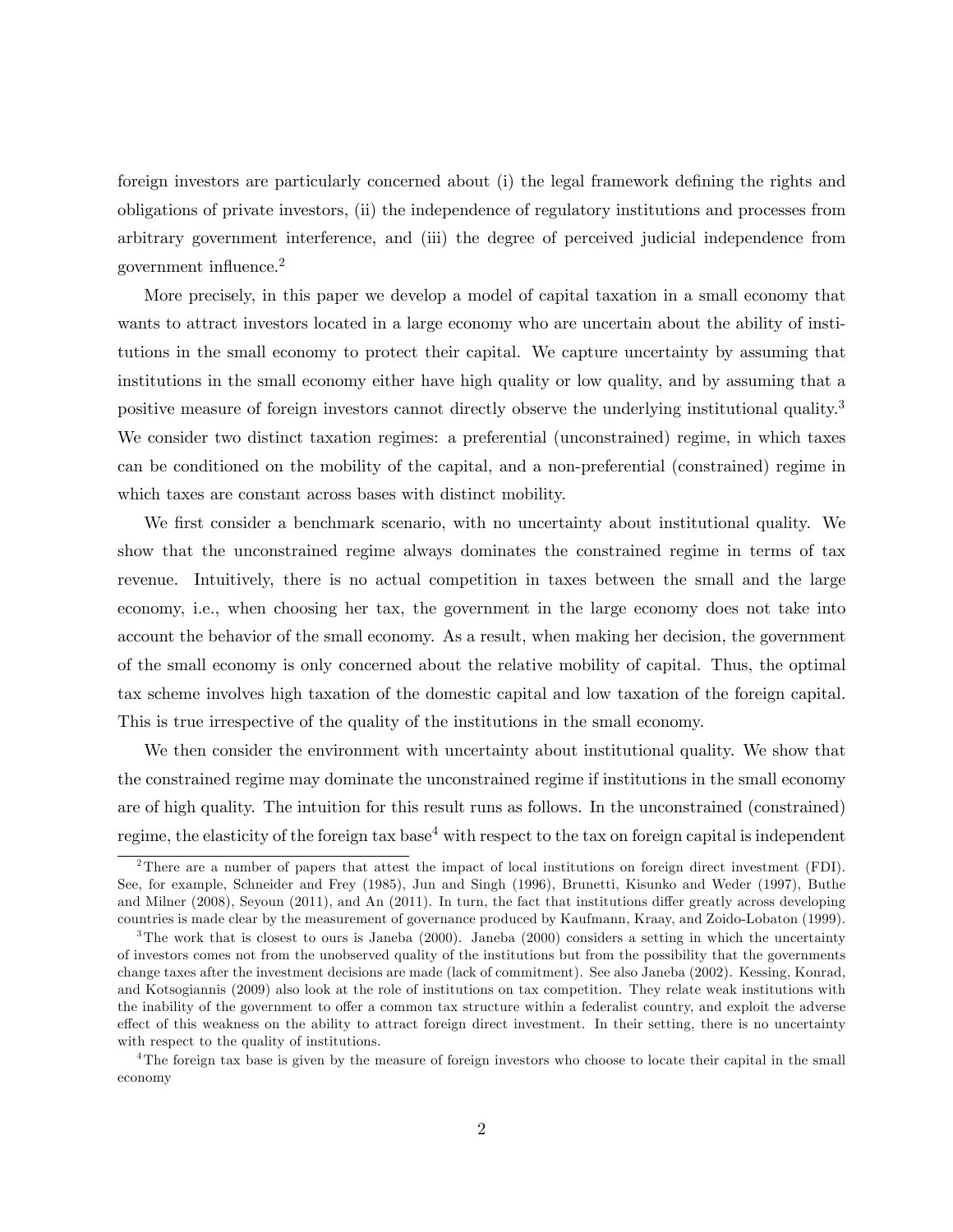of (increases with) institutional quality. This implies that, absent any uncertainty, the optimal tax on foreign capital in the unconstrained (constrained) regime is independent of (decreases with) institutional quality. In the presence of uncertainty though, the choice of taxes also depends on how taxes impact the belief of uninformed agents. In particular, if institutions are good, the government may want to choose taxes which are different from the ones chosen when institutions are bad, just to convey information about the underlying institutional quality. Now, since optimal taxes in the unconstrained regime do not vary with institutional quality, to depart from such taxes in order to signal institutional quality is particularly costly in the unconstrained regime. Indeed, we obtain that, while there exist equilibria in the constrained regime in which taxes on foreign capital vary with institutional quality, such equilibria do not exist in the unconstrained regime. Thus, the constrained regime is superior when incentives to convey information about institutional quality dominate incentives to discriminate between tax bases with different mobility.<sup>5</sup>

The result above implies that the preferred taxation regime in the small economy may depend on its institutional quality. Thus, it is natural to consider which taxation regime arises if the government in the small economy can choose between the constrained and the unconstrained regime. We deal with this issue by allowing the government of the small economy to condition its choice of regime on its institutional quality. We show that there is a unique equilibrium, and in this equilibrium, while low quality institutions always lead to the choice of the unconstrained regime, high quality institutions can lead to the choice of the constrained regime. Hence, our model offers a novel rationale for the choice of a constrained (non-preferential) regime, which is not linked to the strategic competition for a mobile tax base.

The paper is organized as follows. In the next section we present the model. We consider first the case of complete information and then the case of incomplete information. We then endogenize the choice of taxation regime, and we make our final remarks in the last section.

 $5$ Ours is not the first work to obtain that the constrained (non-preferential) regime may dominate the unconstrained (preferential) regime. Janeba and Peters (1999) obtain this result in an environment where governments actively compete for a mobile tax base. See also Janeba and Smart (2003), Wilson (2005), Konrad (2007), and Marceau, Mongrain and Wilson (2010). As said above, the key difference in our approach is that the non-preferential regime may dominate despite the fact that the governments are not actively competing for the mobile tax base.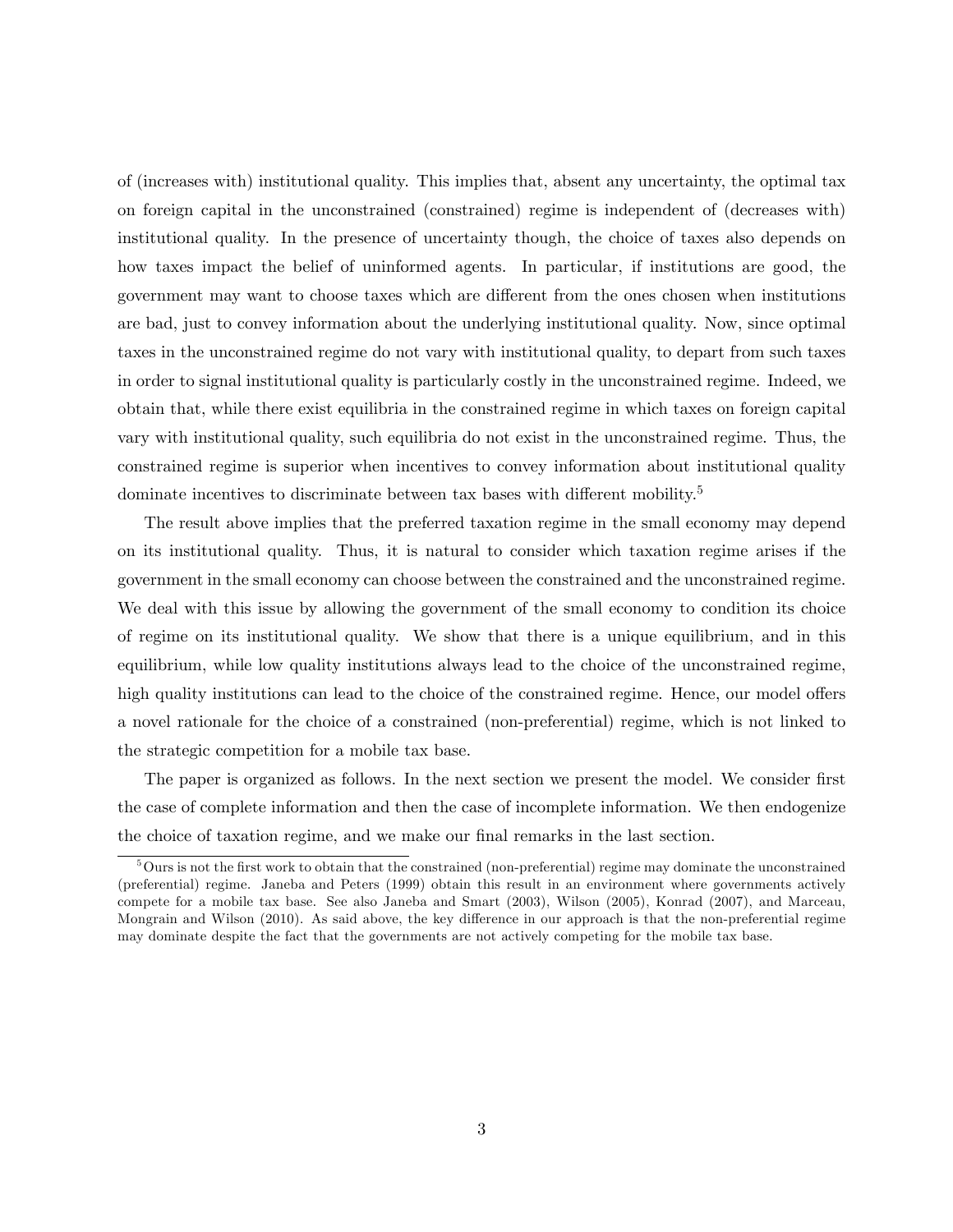### 2 Model

#### 2.1 Environment

Consider an environment with two countries, Home and Foreign. Home is a small economy inhabited by a measure  $\omega$  of agents. Foreign is a large economy, inhabited by a continuum of groups of agents distributed over a circle of length one and where, for each group, there is a  $[0, 1]$  continuum of agents. Each agent in Home is endowed with one unit of an indivisible and immobile capital. In turn, agents in Foreign come in two types: there exists one group of agents that is endowed with one unit of an indivisible and mobile capital. All remaining agents are endowed with one unit of an indivisible and immobile capital.

Immobile capital can only be invested in the country of origin while mobile capital may be invested abroad. We normalize the revenue (cost) of investing in the country of origin to one (zero). In turn, every agent in Foreign with a mobile capital (henceforth called investor) obtains a revenue v and faces a cost  $\delta c$  if he chooses to invest in Home, where  $\delta \in {\delta_L, \delta_H}$ , with  $\delta_L < \delta_H$ , and c is a random draw from a uniform distribution in the interval [0, 1]. The probability that  $\delta = \delta_H$  is equal to  $\theta$ . The factor  $\delta$  captures the overall quality of institutions in Home, for instance it captures Home's ability to protect property rights. The constant  $c$  is a standard cost of capital reallocation. We capture asymmetries of information with respect to institutions in Home by assuming that a measure  $\lambda \in [0, 1]$  of investors do not observe the value of  $\delta$ .

Capital is taxed by the government in each country, and the objective of each government is to maximize tax revenues. We consider two systems of taxation: a non-preferential (constrained) regime in which the government taxes capital irrespective of its origin and a preferential (unconstrained) regime in which the government taxes capital based on its origin. The sequence of events in the economy is as follows. First, the institutional cost  $\delta$  is randomly drawn by nature and observed by the Home government. After that, the Foreign government and the Home government choose their taxes. Each agent then observes taxes and decides where to locate his capital.

### 2.2 Equilibrium under Complete Information

As a benchmark, we initially consider the case where all investors know the realization of  $\delta \in$  $\{\delta_L, \delta_H\}$ , that is,  $\lambda = 0$ . First, note that the government in Foreign has a strictly dominant strategy, i.e., tax all available capital irrespective of the realization of  $\delta$ . In fact, with the exception of a set of measure zero, all capital available in Foreign is immobile. We solve for the remaining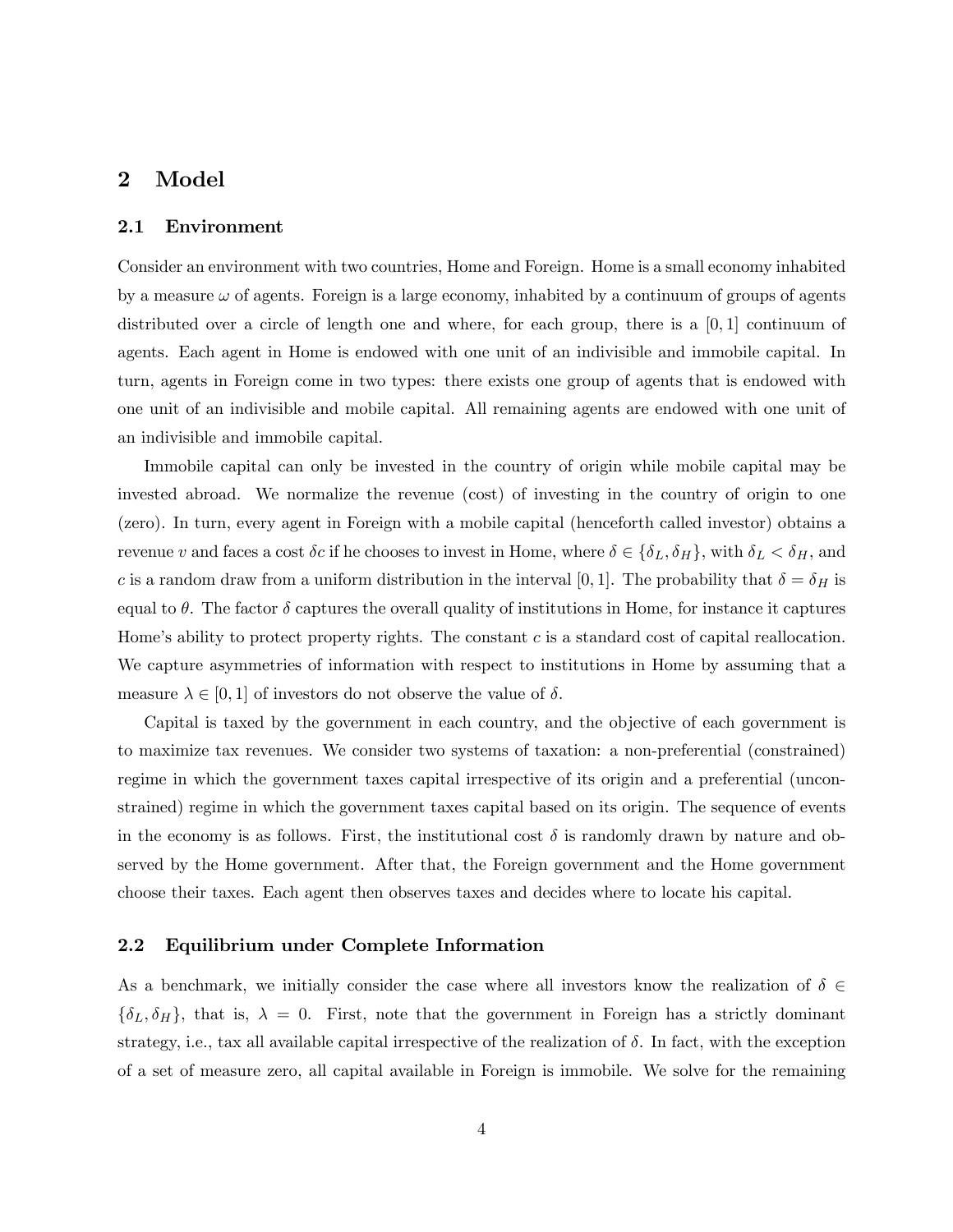decisions by backward induction, starting with the decisions of investors.<sup>6</sup> An investor chooses to move his capital to Home if and only if

$$
(1 - t_f) v - (1 - \delta)c > 0,
$$

where  $t_f$  is the tax of foreign capital in Home. We can rewrite this condition as

$$
c < \frac{(1 - t_f) v}{1 - \delta} \equiv B_f(\delta, t_f).
$$

 $B_f(\delta, t_f)$  is the foreign tax base, i.e., the total measure of investors who choose to locate their capital in Home, which depends on the tax chosen by the Home government and the institutional quality. Naturally, the foreign tax base is a decreasing function of the tax  $t_f$  and an increasing function of the institutional quality.

We now consider the decision of the Home government. Her choice depends on the regime in place. We consider each case separately, starting with the unconstrained regime.

The Unconstrained (Preferential) Regime Let  $t<sub>h</sub>$  be the tax of domestic capital in Home. The revenue of the Home government is

$$
t_h \omega + B_f(\delta, t_f) t_f v.
$$

Clearly, in the unconstrained regime, the Home government fully taxes the domestic capital. In turn, the revenue from taxing foreign capital is given by the foreign tax base times the tax revenue of each unit of capital  $t_f v$ . Thus, the value of  $t_f$  that maximizes revenue is  $t_f = \frac{1}{2}$  $\frac{1}{2}$ , and the total revenue is

$$
r_u(\delta) = \omega + B_f\left(\delta, \frac{1}{2}\right) \frac{v}{2} = \frac{v^2}{4\delta} + \omega.
$$

The tax on foreign capital is the same regardless of the institutional quality of the small economy because the elasticity of the foreign tax base with respect to the foreign tax, given by  $-\frac{t}{1-t}$  $\frac{t}{1-t}$ , does not depend on institutional quality. In turn, the revenue of the Home government increases with  $\delta$ due to the positive effect of the institutional quality on the foreign tax base.

The Constrained (Non-Preferential) Regime In the constrained regime, that tax  $t$  is the same for both domestic and foreign capital. The revenue of the Home government is

$$
t\left[\omega+B_{f}\left(\delta,t\right)v\right],
$$

 $6C$ learly, we only need to deal with the decisions of investors as agents with immobile capital have no choice but to invest in their country of origin.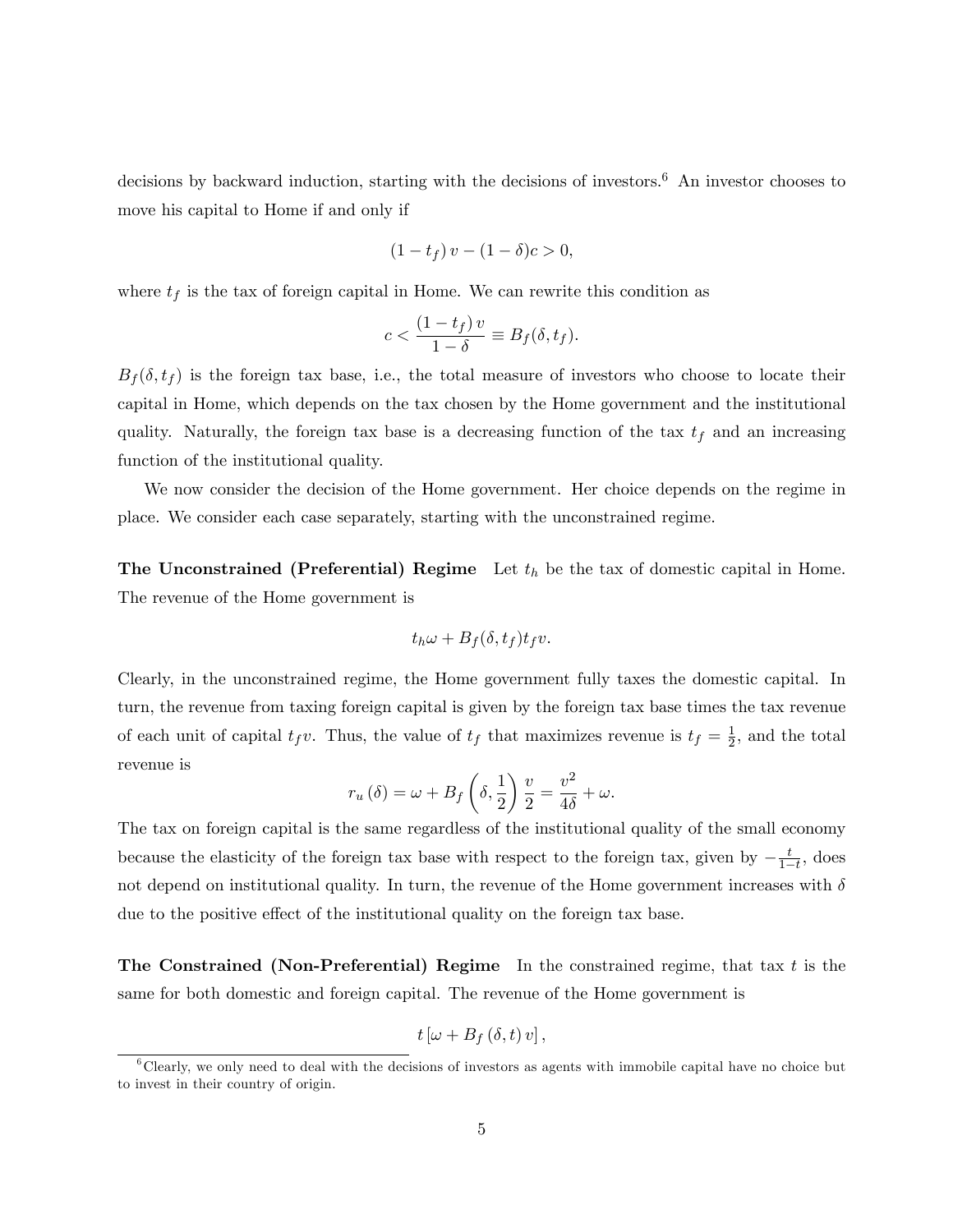so the optimal tax is given by

$$
t_C(\delta) = \min \left\{ \frac{1}{2} \left( 1 + \frac{\omega(1-\delta)}{v^2} \right), 1 \right\}.
$$

In the constrained regime, the Home government imposes a higher tax on foreign capital in order to obtain a higher revenue from the domestic capital. Note that, if the measure of agents in Home is large enough, the Home government chooses to tax all available capital and a measure zero of investors choose to move their capital to Home. In order to avoid this uninteresting scenario, henceforth we assume that

$$
A1: \omega < \frac{v^2}{1 - \delta_L}.
$$

This implies

$$
t_C(\delta) = \frac{1}{2} \left[ 1 + \frac{\omega(1-\delta)}{v^2} \right],
$$

and the revenue of the Home government is

$$
r_c(\delta) = t_C(\delta) \left\{ \omega + B_f \left[ \delta, t_C(\delta) \right] v \right\} = \frac{\delta}{4v^2} \left( \frac{v^2}{1 - \delta} + \omega \right)^2.
$$

Note that a higher institutional quality leads to a lower tax. To understand this effect, let  $\epsilon_{B,t}$  be the elasticity of the total tax base  $B = \omega + B_f$  with respect to the tax t. We have

$$
\epsilon_{B,t} = -\frac{t}{1 - t + \frac{\omega}{v}(1 - \delta)},
$$

and the reduction in the total tax base associated with an increase in taxes is more pronounced if the small economy has a higher institutional quality.

It is immediate to observe that, irrespective of the institutional quality  $\delta \in {\delta_L, \delta_H}$ , the revenue in the unconstrained regime is always higher than the revenue in the constrained regime. This is intuitive and captures the idea that the unconstrained regime allows the Home government to discriminate between agents according to the mobility of their capital.

#### 2.3 Equilibrium under Incomplete Information

We now consider the case in which a measure  $\lambda > 0$  of investors in Foreign do not observe the realization of  $\delta \in {\delta_L, \delta_H}$ . If we let  $\delta^e$  denote the belief of an uninformed investor about the realization of  $\delta$ , then this investor chooses to move his capital to Home if and only if

$$
c < \frac{(1 - t_f) v}{1 - \delta^e} \equiv B_f(\delta^e, t_f).
$$

As in the complete information case, we consider each regime separately, starting with the unconstrained regime.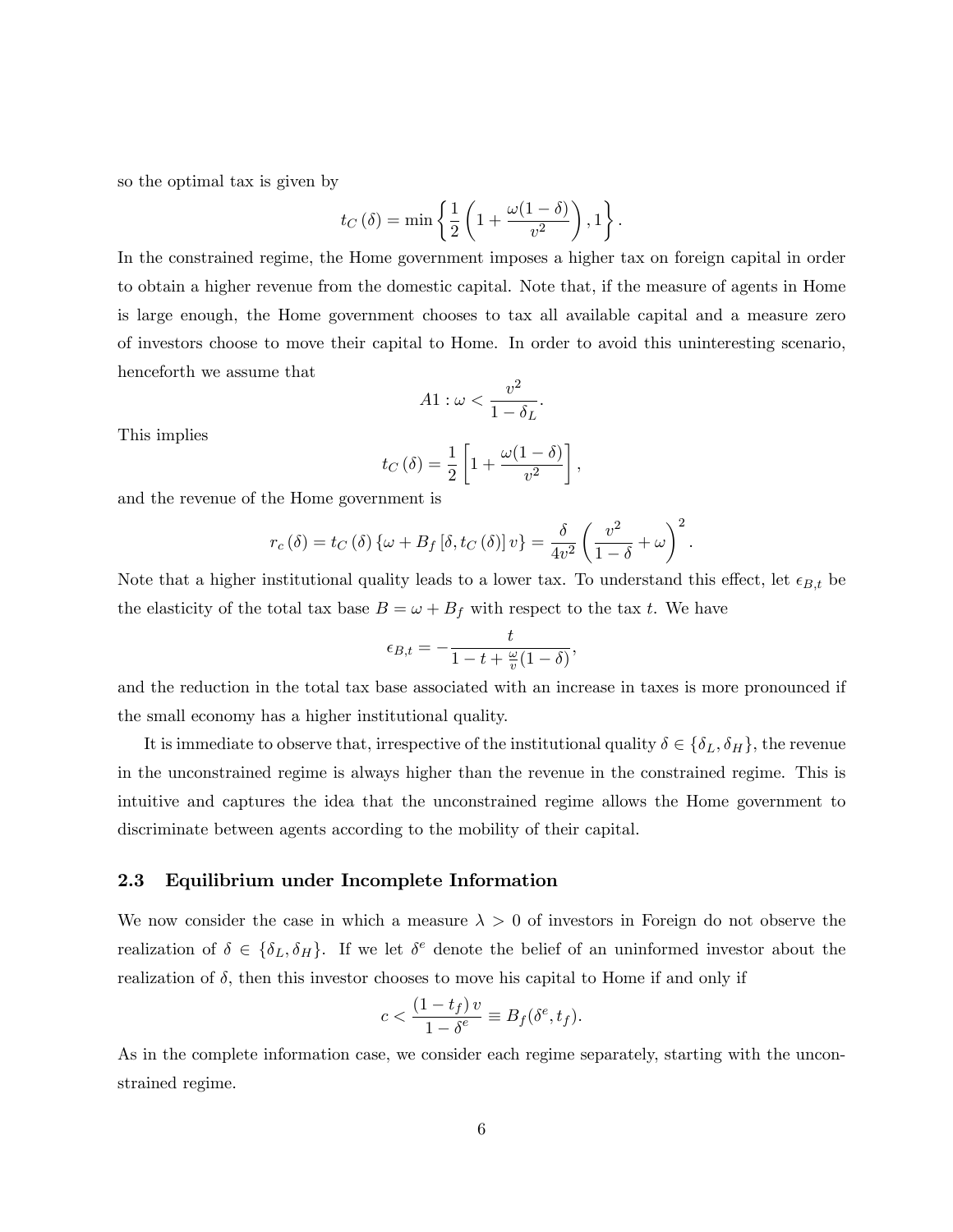The Unconstrained (Preferential) Regime In the unconstrained regime, the revenue of the Home government is

$$
t_h\omega + \left[\lambda B_f(\delta^e, t_f) + (1-\lambda) B_f(\delta, t_f)\right]t_f v.
$$

In the presence of incomplete information about the institutional quality, the tax on foreign capital affects not only the direct cost of investing in Home but, for an uninformed investor, it may also affect his belief about the institutional quality. Thus, in principle, there may be equilibria in which the Home government strategically manipulates the foreign tax to reveal (or to hide) information about  $\delta$ . In Proposition 1 we show that such type of equilibria do not exist in an unconstrained regime.

**Proposition 1** In the unconstrained regime, there is no equilibrium in which the tax on foreign capital varies with the institutional quality  $\delta \in {\delta_L, \delta_H}$ .

Proof. Consider a candidate equilibrium in which taxes convey information about the institutional quality. If the equilibrium values of  $t_h$  and  $t_f$  reveal the underlying institutional quality, the choice of the Home government under a low institutional quality must be the same as her choice under perfect information. Thus,  $t_h(\delta_L) = 1$  and  $t_f(\delta_L) = \frac{1}{2}$ . Now, if the choice of the Home government under the high institutional quality is given by  $\{t_h, t_f\}$ , it must be that

$$
\omega + B_f \left( \delta_L, \frac{1}{2} \right) \frac{v}{2} \ge t_h \omega + \left[ \lambda B_f(\delta_H, t_f) + (1 - \lambda) B_f(\delta_L, t_f) \right] t_f v,
$$

and

$$
t_h \omega + B_f \left( \delta_H, t_f \right) t_f v \ge \omega + \left[ \lambda B_f \left( \delta_L, \frac{1}{2} \right) + (1 - \lambda) B_f \left( \delta_H, \frac{1}{2} \right) \right] \frac{v}{2}.
$$

We can rewrite these inequalities as

$$
(1 - t_h)^{\omega} \geq \left[\lambda B_f(\delta_H, t_f) + (1 - \lambda) B_f(\delta_L, t_f)\right] t_f - B_f\left(\delta_L, \frac{1}{2}\right) \frac{1}{2},\tag{1}
$$

and

$$
(1-t_h)\frac{\omega}{v} \le B_f\left(\delta_H, t_f\right)t_f - \left[\lambda B_f(\delta_L, \frac{1}{2}) + (1-\lambda) B_f(\delta_H, \frac{1}{2})\right] \frac{1}{2}.
$$
 (2)

A necessary condition for  $(1)$  and  $(2)$  to be satisfied is that the right hand side of  $(1)$  is smaller than the right hand side of (2). After some computation we obtain that this can only be the case if

$$
(1-t_f)t_f \geq \frac{1}{4}.
$$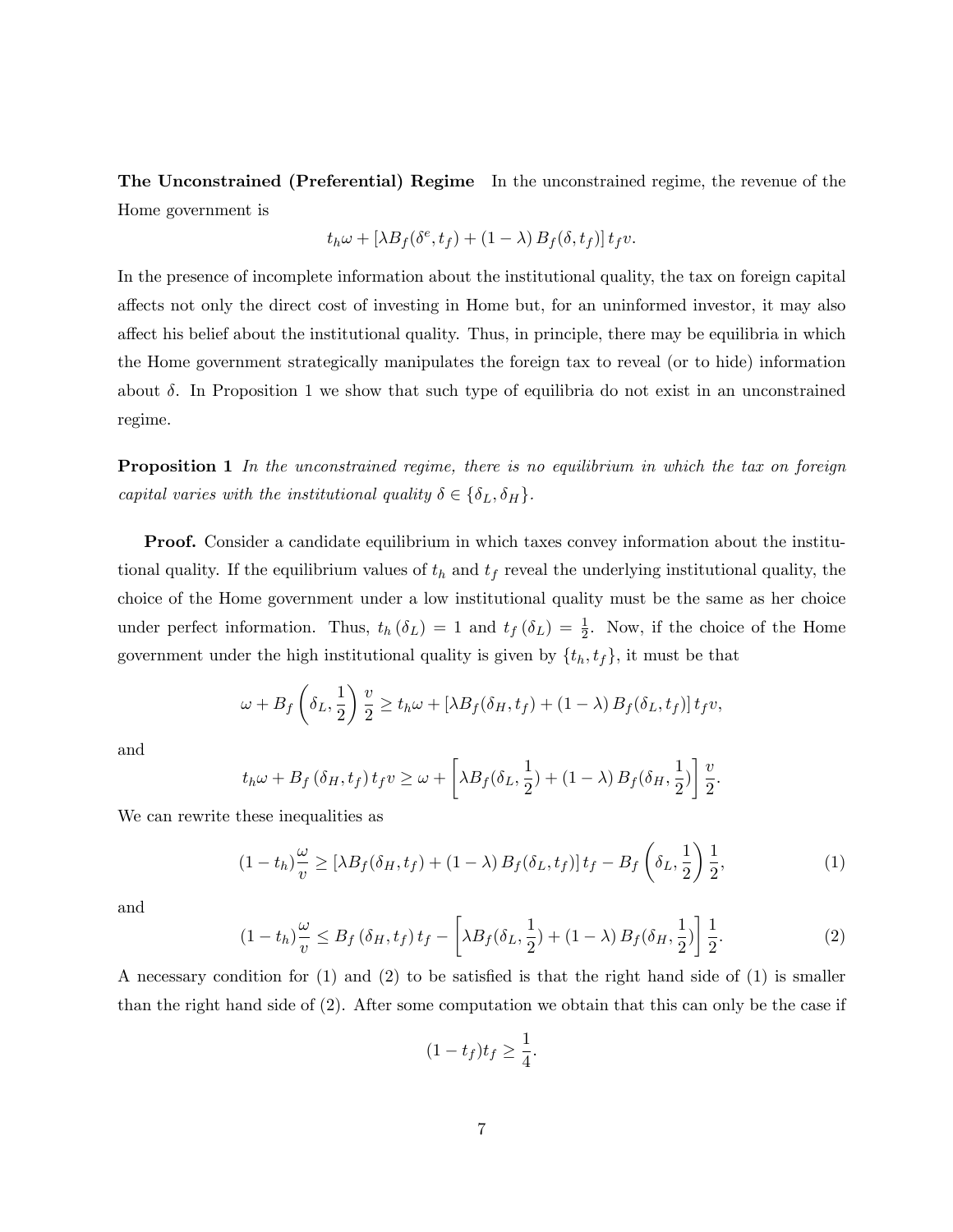Thus, the only value of  $t_f$  consistent with this condition is  $t_f = \frac{1}{2}$  $\frac{1}{2}$ . That is, in any equilibrium where the values of  $t_h$  and  $t_f$  reveal the institutional quality, it must be that  $t_f(\delta_L) = t_f(\delta_H) = \frac{1}{2}$ . This concludes our proof. ■

Henceforth, we let

$$
E_{\mu}B_f(t_f) \equiv \mu B_f(\delta_H, t_f) + (1 - \mu) B_f(\delta_L, t_f)
$$

denote the expected foreign base when the posterior belief that the institutional quality is high is given by  $\mu$ . Our next result shows that there exists equilibria in the unconstrained regime in which taxes are the same, regardless of the institutional quality.

**Proposition 2** In the unconstrained regime, there exists an equilibrium in which taxes coincide with the ones obtained in the complete information case, i.e.,  $t_h(\delta_L) = t_h(\delta_H) = 1$  and  $t_f(\delta_L) =$  $t_f(\delta_H) = \frac{1}{2}.$ 

**Proof.** Let  $(t_h, t_f)$  be the profile of taxes on the equilibrium path, and let  $\mu\left(t'_h, t'_f\right)$  be the posterior belief that the institutional quality is high when the profile of taxes is  $(t'_h, t'_f)$  $\Big) \neq (t_h, t_f).$ In an equilibrium in which taxes do not reveal information about the institutional quality, it must be that, for all  $\left(t_h', t_f' \right)$  $(0, 1]^2$ ,

$$
t_h \omega + \left[\lambda E_{\theta} B_f(t_f) + (1 - \lambda) B_f(\delta_L, t_f)\right] t_f v \ge t'_h \omega + \left[\lambda E_{\mu} B_f(t'_f) + (1 - \lambda) B_f(\delta_L, t'_f)\right] t'_f v. \tag{3}
$$

This inequality ensures that, under a low institutional quality, the Home government has no incentive to deviate. In turn, it must be that, for all  $\left(t_h', t_f' \right)$  $(0, 1]^2$ ,

$$
t_h \omega + \left[\lambda E_\theta B_f(t_f) + (1 - \lambda) B_f(\delta_H, t_f)\right] t_f v \ge t'_h \omega + \left[\lambda E_\mu B_f(t'_f) + (1 - \lambda) B_f(\delta_H, t'_f)\right] t'_f v, \quad (4)
$$

so the Home government has no incentive to deviate if the institutional quality is high. Now, since deviations are less likely if investors attach probability one that the underlying institutional quality is low after observing  $(t'_h, t'_f)$ ), let us impose that  $\mu\left(t_h', t_f'\right)$ ) = 0 for all  $\left(t_h', t_f' \right)$  $\Big) \neq (t_h, t_f)$ . Consider then the existence of an equilibrium in which  $t_h = 1$  and  $t_f = \frac{1}{2}$  $\frac{1}{2}$ . In this case, (3) can be rewritten as

$$
\left(1-t'_h\right)\frac{\omega}{v}+\left[\lambda E_{\theta}B_f\left(\frac{1}{2}\right)+(1-\lambda)B_f\left(\delta_L,\frac{1}{2}\right)\right]\frac{1}{2}\geq \left[\lambda E_{\mu}B_f\left(t'_f\right)+(1-\lambda)B_f\left(\delta_L,t'_f\right)\right]t'_f,
$$

and (4) can be rewritten as

$$
\left(1-t'_h\right)\frac{\omega}{v} + \left[\lambda E_\theta B_f\left(\frac{1}{2}\right) + \left(1-\lambda\right)B_f\left(\delta_H, \frac{1}{2}\right)\right] \frac{1}{2} \geq \left[\lambda E_\mu B_f\left(t'_f\right) + \left(1-\lambda\right)B_f\left(\delta_H, t'_f\right)\right] t'_f.
$$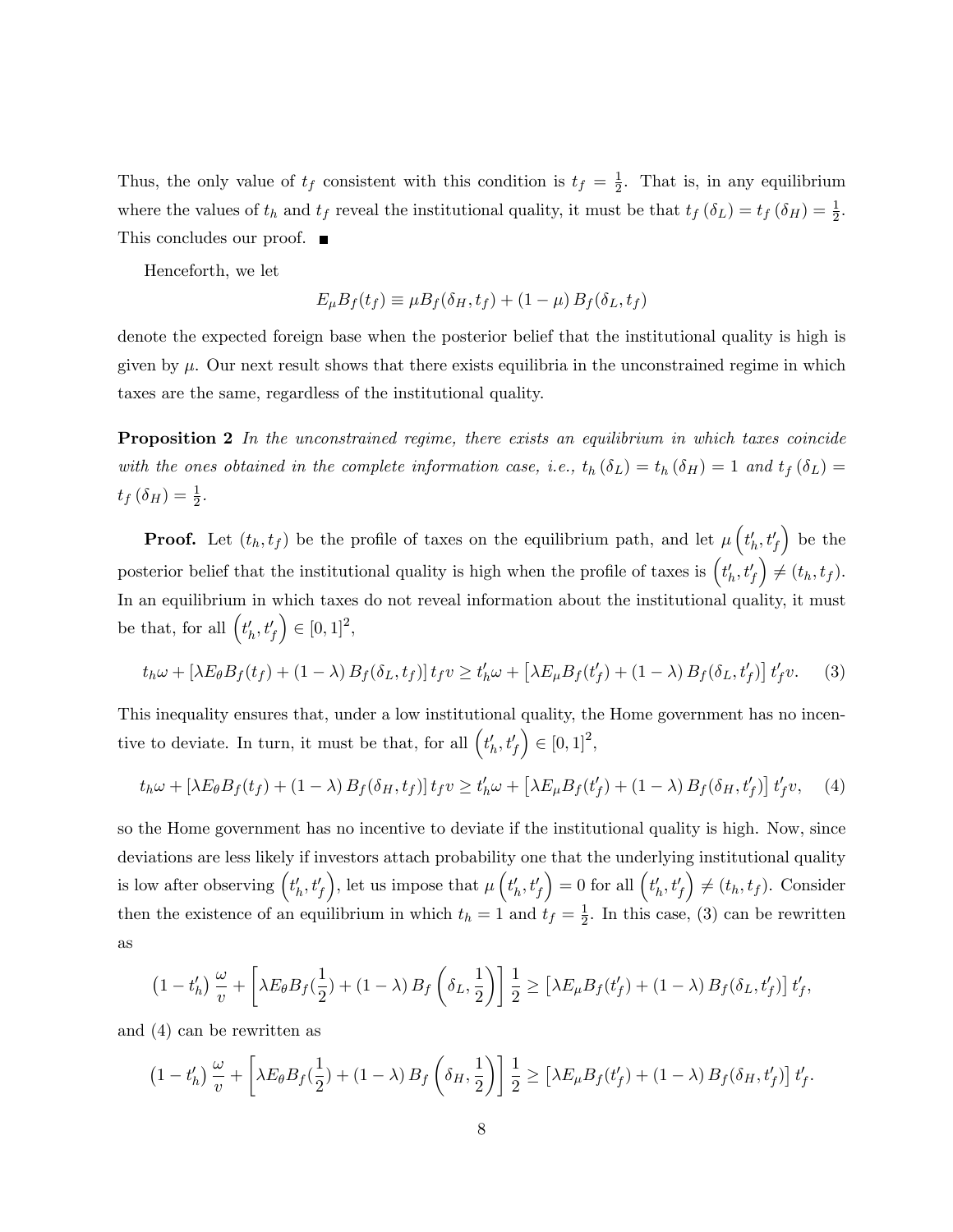Clearly, since  $B_f\left(\delta, \frac{1}{2}\right) \frac{1}{2} \geq B_f\left(\delta, t'_f\right)$  $t_f$  and  $E_{\theta}B_f(\frac{1}{2})$  $\frac{1}{2}$  $\frac{1}{2}$  >  $E_{\theta}B_f(t)t$  >  $E_{\mu=0}B_f(t)t$ , the Home government has no incentive to deviate, irrespective of the institutional quality.

The equilibrium in Proposition 2 implies the same choice of taxes obtained under complete information. However, since taxes do not convey information about the institutional quality, the overall revenue of the Home government is given by

$$
r_u(\delta, \theta) = \omega + \left[\lambda E_{\theta} B_f\left(\frac{1}{2}\right) + (1 - \lambda)B_f\left(\delta, \frac{1}{2}\right)\right] \frac{v}{2}.
$$

which is increasing in the institutional quality. As compared to the revenue under complete information, there is a decrease in revenue when institutions are of high quality and an increase in revenue when institutions are of low quality. Finally, since  $t_h = 1$  and  $t_f = \frac{1}{2}$  $\frac{1}{2}$ , there can be no other equilibrium in the unconstrained regime that achieves a higher revenue.<sup>7</sup>

The Constrained (Non-Preferential) Regime In the constrained regime, the revenue of the Home government is given by

$$
t\omega + \left[\lambda B_f(\delta^e, t) + (1 - \lambda) B_f(\delta, t)\right] t v.
$$

We show that there exists an equilibrium in which foreign taxes vary with the institutional quality of Home. This equilibrium induces the same choice of taxes, thus produces the same revenue obtained in the constrained regime under complete information.

**Proposition 3** In the constrained regime, there exists an equilibrium with  $t_C(\delta) = \frac{1}{2}$  $\left[1+\frac{\omega(1-\delta)}{v^2}\right],$ where  $\delta \in {\delta_L, \delta_H}.$ 

Proof. If the Home government under a low institutional quality does not deviate, it must be that

$$
\{\omega + B_f \left[\delta_L, t(\delta_L)\right]v\}t(\delta_L) \geq \{\omega + \lambda B_f \left[\delta_H, t(\delta_H)\right]v + (1-\lambda)B_f \left[\delta_L, t(\delta_H)\right]v\}t(\delta_H),
$$

<sup>&</sup>lt;sup>7</sup>The claim that there is no equilibrium in the unconstrained regime that achieves a higher revenue implicitly assumes that there can be no equilibria where taxes vary with the institutional quality which induces a higher revenue. There may though exist equilibria in which the Home government under a high institutional quality does not fully tax Home capital, even though such capital is immobile. Intuitively, a lower tax on Home capital may constitute a costly way through which the Home government under a high institutional quality can credibly communicate her type. In fact, in the Appendix, we show that there exists a unique equilibrium with this property. However, a feature of this equilibrium is that the revenue of the Home government under a high institutional quality is equal to the revenue of the Home government under a low institutional cost. Thus, from the point of view of the Home government, this equilibrium is inferior to the one in Proposition 2.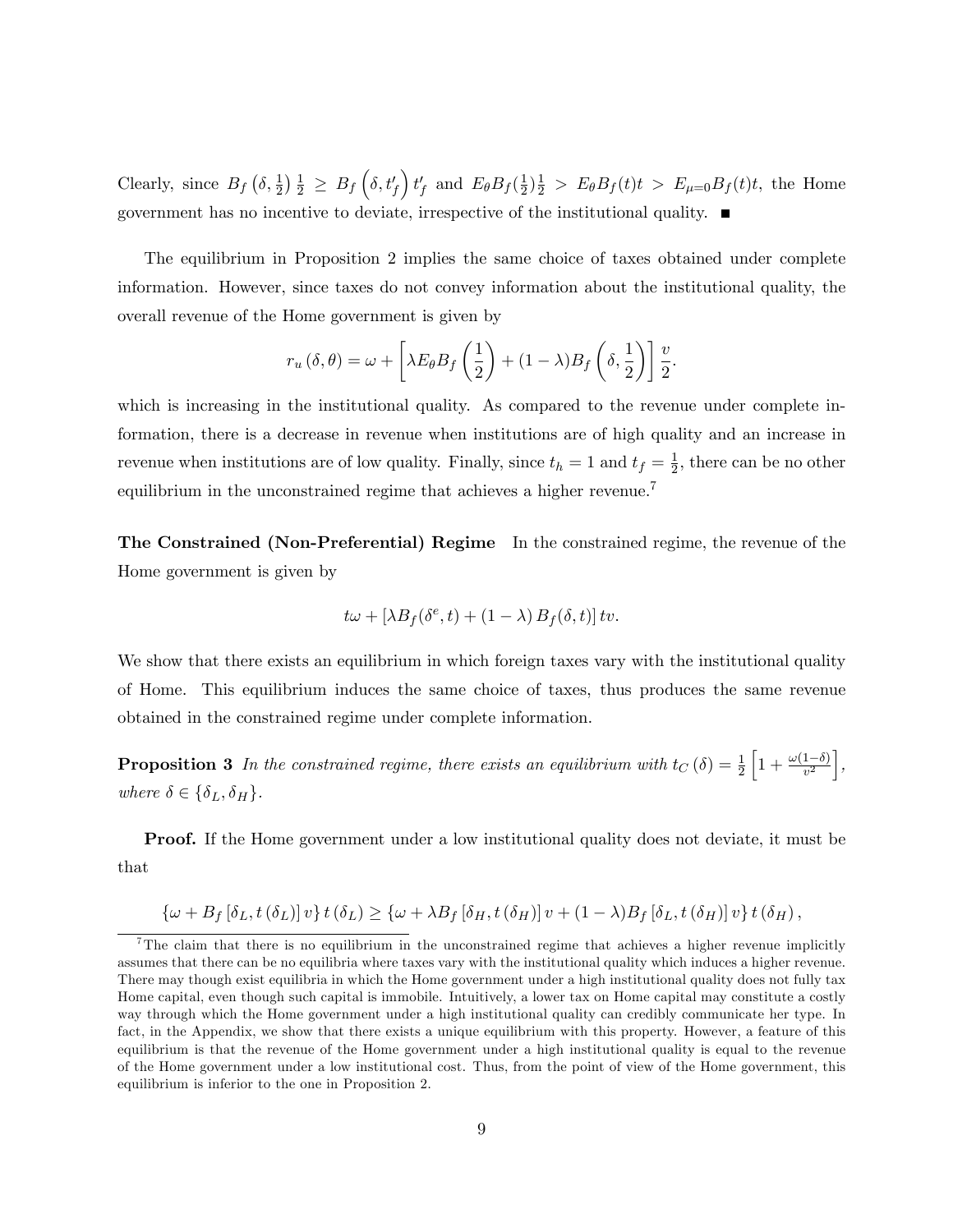which can be rewritten as

$$
\frac{\omega}{v}\left[t\left(\delta_{L}\right)-t\left(\delta_{H}\right)\right] \geq \left\{\lambda B_{f}\left[\delta_{H},t\left(\delta_{H}\right)\right]+(1-\lambda)B_{f}\left[\delta_{L},t\left(\delta_{H}\right)\right]\right\}t\left(\delta_{H}\right)-B_{f}\left[\delta_{L},t\left(\delta_{L}\right)\right]t\left(\delta_{L}\right). \tag{5}
$$

In turn, if the Home government under a high institutional quality does not deviate, it must be that

$$
\{\omega + B_f \left[\delta_H, t\left(\delta_H\right)\right]v\}t\left(\delta_H\right) \geq \{\omega + \lambda B_f \left[\delta_L, t\left(\delta_L\right)\right]v + (1-\lambda)B_f \left[\delta_H, t\left(\delta_L\right)\right]v\}t\left(\delta_L\right),
$$

which can be rewritten as

$$
\frac{\omega}{v}\left[t\left(\delta_{L}\right)-t\left(\delta_{H}\right)\right]\leq B_{f}\left[\delta_{H},t\left(\delta_{H}\right)\right]t\left(\delta_{H}\right)-\left\{\lambda B_{f}\left[\delta_{L},t\left(\delta_{L}\right)\right]+\left(1-\lambda\right)B_{f}\left[\delta_{H},t\left(\delta_{L}\right)\right]\right\}t\left(\delta_{L}\right).
$$
 (6)

Both conditions can be satisfied iff the right hand side of (5) is smaller than the right hand side of  $(6)$ . After some computation we obtain that this can only be the case iff

$$
[1-t(\delta_L)]t(\delta_L) < [1-t(\delta_H)]t(\delta_H),
$$

which is always true since  $t_{C}(\delta_{L}) = \frac{1}{2}$  $\left[1+\frac{\omega(1-\delta_L)}{v^2}\right] > \frac{1}{2}$ 2  $\left[1+\frac{\omega(1-\delta_H)}{v^2}\right] = t_C(\delta_H) > \frac{1}{2}$  $\frac{1}{2}$ . It remains to specify beliefs out of the equilibrium path. We assume that, whenever  $t \notin \{t_C (\delta_H), t_C (\delta_L)\}\$ , the investors attach probability one that the underlying institutional quality is low.  $\blacksquare$ 

If the institutional quality is low, this revenue is lower than the one achieved under the equilibrium described in Proposition 2. In fact, the introduction of uncertainty about the institutional environment decreases the revenue in the constrained regime if the institutional quality is low. Intuitively, in the unconstrained regime, taxes are the same as in the complete information case but a larger measure of investors choose to locate their capital in Home. However, the same is not true if the institutional quality is high. A corollary of Proposition 3 is that there exists a region of parameters in which the Home government under a high institutional quality achieves a higher revenue under the constrained regime, even though this regime limits her ability to discriminate between immobile domestic capital and mobile foreign capital. Intuitively, the existence of an equilibrium in which taxes on foreign capital vary with the institutional quality implies that the choice of taxes reveal information about the underlying institutions, which benefits the government when institutions are good.

Corollary 1 If the institutional quality is high, then the revenue in the constrained regime is higher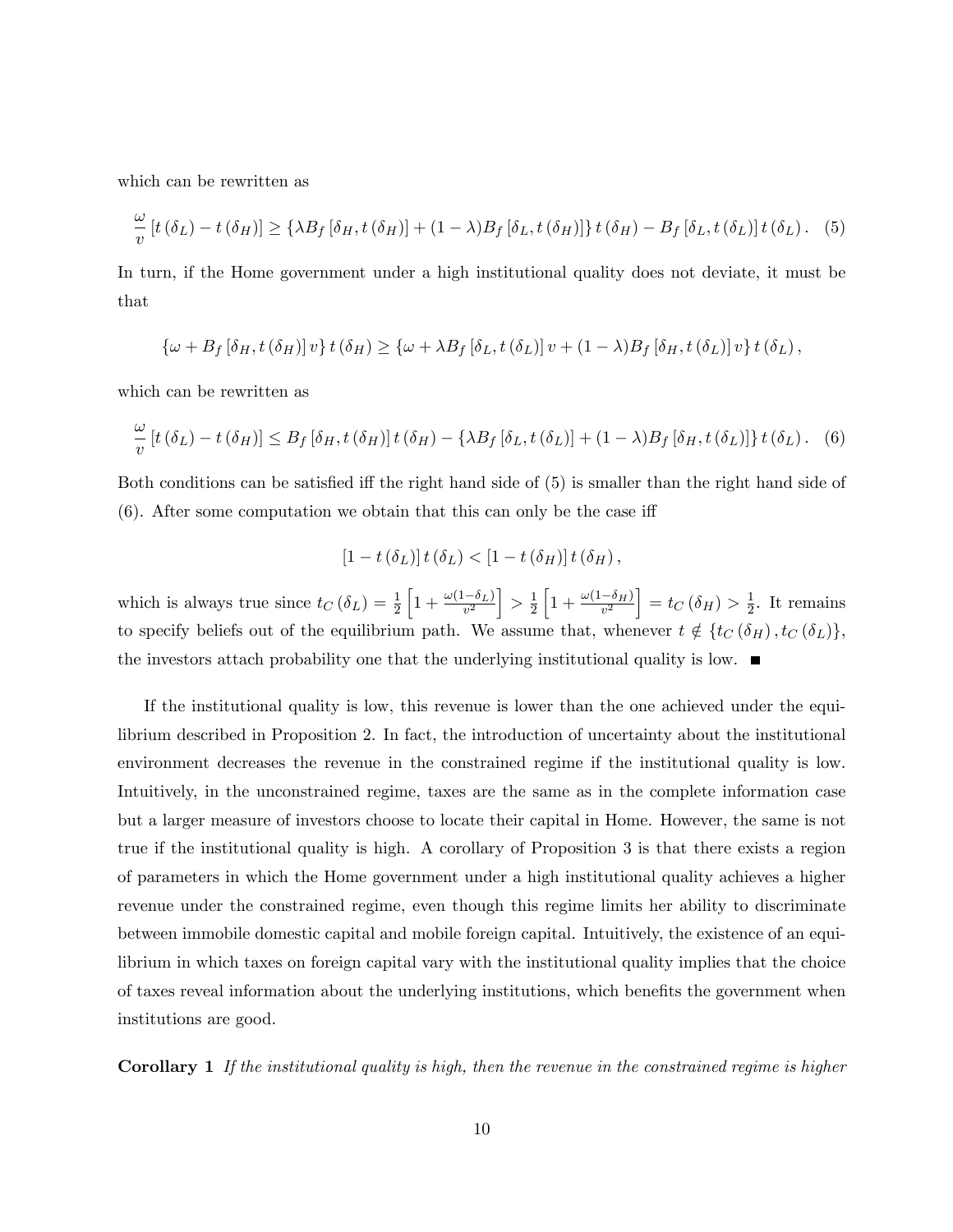than the revenue in the unconstrained regime if

$$
\left[1-t_{C}\left(\delta_{H}\right)\right]\frac{\omega}{v}+\left(1-\lambda\right)\left\{\begin{array}{c}B_{f}\left(\delta_{H},\frac{1}{2}\right)\frac{1}{2} \\ -\\B_{f}\left[\delta_{H},t_{C}\left(\delta_{H}\right)\right]t_{C}\left(\delta_{H}\right)\end{array}\right\}<\lambda\left\{\begin{array}{c}B_{f}\left[\delta_{H},t_{C}\left(\delta_{H}\right)\right]t\left(\delta_{H}\right) \\ -\\E_{\theta}B\left(\frac{1}{2}\right)\frac{1}{2}\end{array}\right\},\qquad(7)
$$

which can be rewritten as

$$
\lambda(1-\theta) > \frac{(1-\delta_H)(1-\delta_L)}{\delta_H - \delta_L} \left[2 - (1-\delta_H)\frac{\omega}{v^2}\right] \frac{\omega}{v^2}.
$$

The left hand side of (7) captures the benefit of the unconstrained regime, as given by the possibility of setting a tax on domestic capital equal to 1 and taxes on foreign capital equal to  $\frac{1}{2}$ . In turn, the right hand side captures the benefit of the constrained regime, as given by the difference in the revenue from foreign capital taxation when the Home government can use taxes to credibly convey information to uninformed investors about the institutional quality in the Home economy. The advantage of the constrained regime is stronger when the measure  $\lambda$  of uninformed foreign investors and the difference  $\delta_H - \delta_L$  between high and low quality institutions is sufficiently large.

#### 2.4 Endogenous Regimes

We have shown that the preferred taxation regime in Home may depend on its institutional quality. In what follows, we extend our set up by allowing the Home government to condition the choice of the taxation regime on the prevailing institutional quality. Throughout, we assume that the equilibrium outcome in the interaction between the government and the investors that takes place after the taxation regime is chosen, is the one that produces the highest revenue for the Home government. Thus, the revenue in an unconstrained regime is given by the equilibrium in Proposition 2 and the revenue in the constrained regime is given by the equilibrium in Proposition 3.

In this modified setting, the strategy of the Home government includes a function

$$
\sigma: \{\delta_L, \delta_H\} \to \{U, C\}
$$

describing the choice of the taxation regime ( $U$  stands for unconstrained while  $C$  stands for constrained) as a function of the institutional cost. Figure 1 provides a matrix describing the four possible scenarios that may arise. The first entry in each cell gives the revenue of the Home government if the institutional quality is high, while the second entry gives the revenue of the Home government if the institutional quality is low.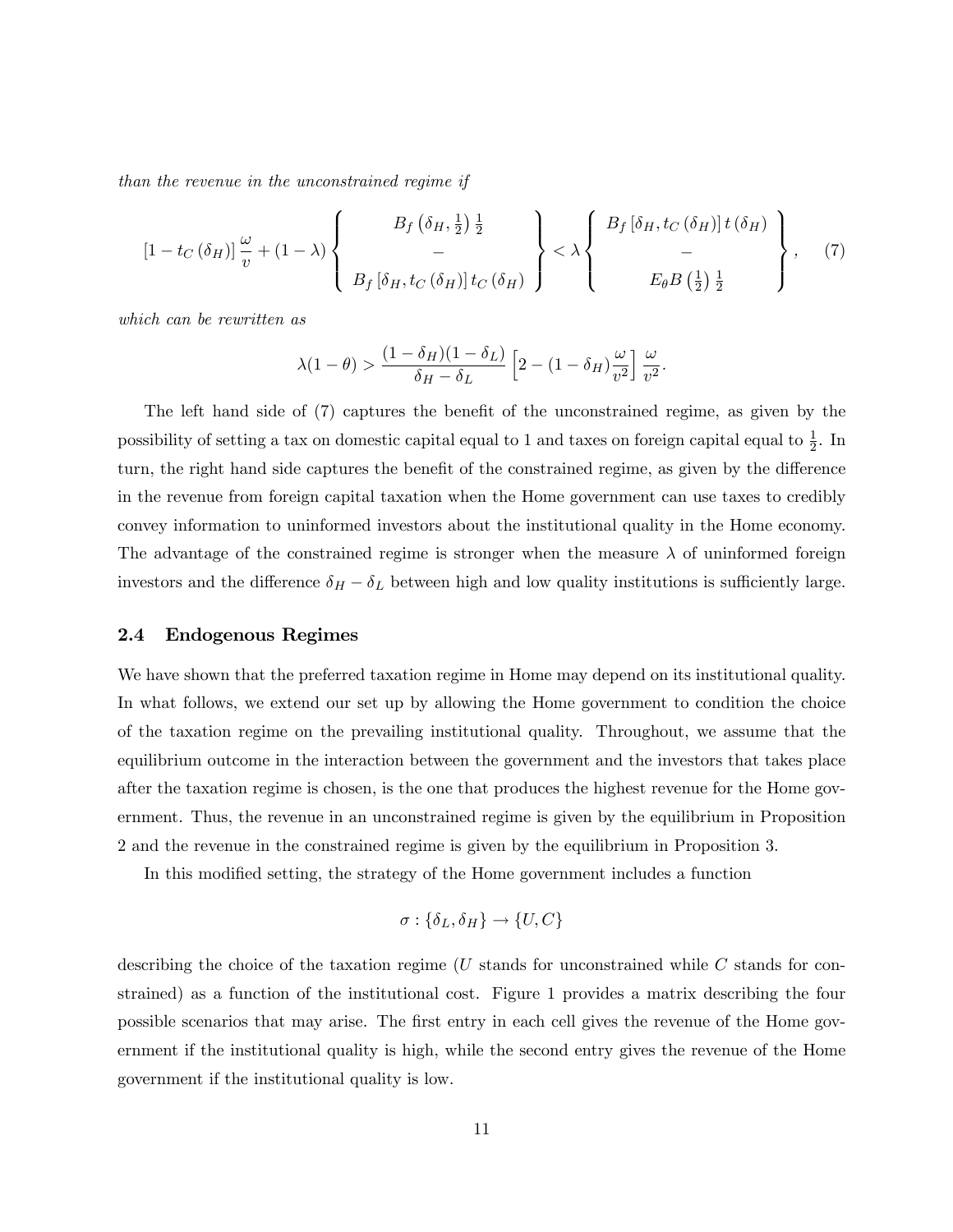

Low Institutional Quality

Figure 1: Payoff Matrix

First, note that, if the institutional quality is low, the Home government strictly prefers to choose an unconstrained regime. This comes from the fact that  $B_f(\delta, \frac{1}{2}) \frac{1}{2} > B_f(\delta, t) t$  (choosing  $t = \frac{1}{2}$ ) 2 maximizes revenue given the institutional quality) and  $B_f(\delta_H, t) t > B_f(\delta_L, t) t$  (high institutional quality provides a higher revenue, given the choice of taxes). Conditional on this result, the choice of the Home government if the institutional quality is high depends on whether inequality (6) is satisfied. It it is not, then it is optimal to choose the unconstrained regime. If, instead, (7) is satisfied, then it is optimal to choose the constrained regime.

### 3 Conclusion

We studied capital taxation in a small economy under a mobile tax base, in a context where institutional quality matters. Our main result is that, even when the government of a small economy does not strategically compete with other governments, it may be optimal to choose a non-preferential taxation regime, i.e., a regime, in which taxes does not discriminate across capital with distinct mobility. The reason is that the non-preferential regime is more efficient is accommodating the trade off between using taxes to convey information about institutional quality and using taxes to match the overall elasticity of the of the tax base.

Our analysis contributes to the literature on the determination of optimal taxes and the preferred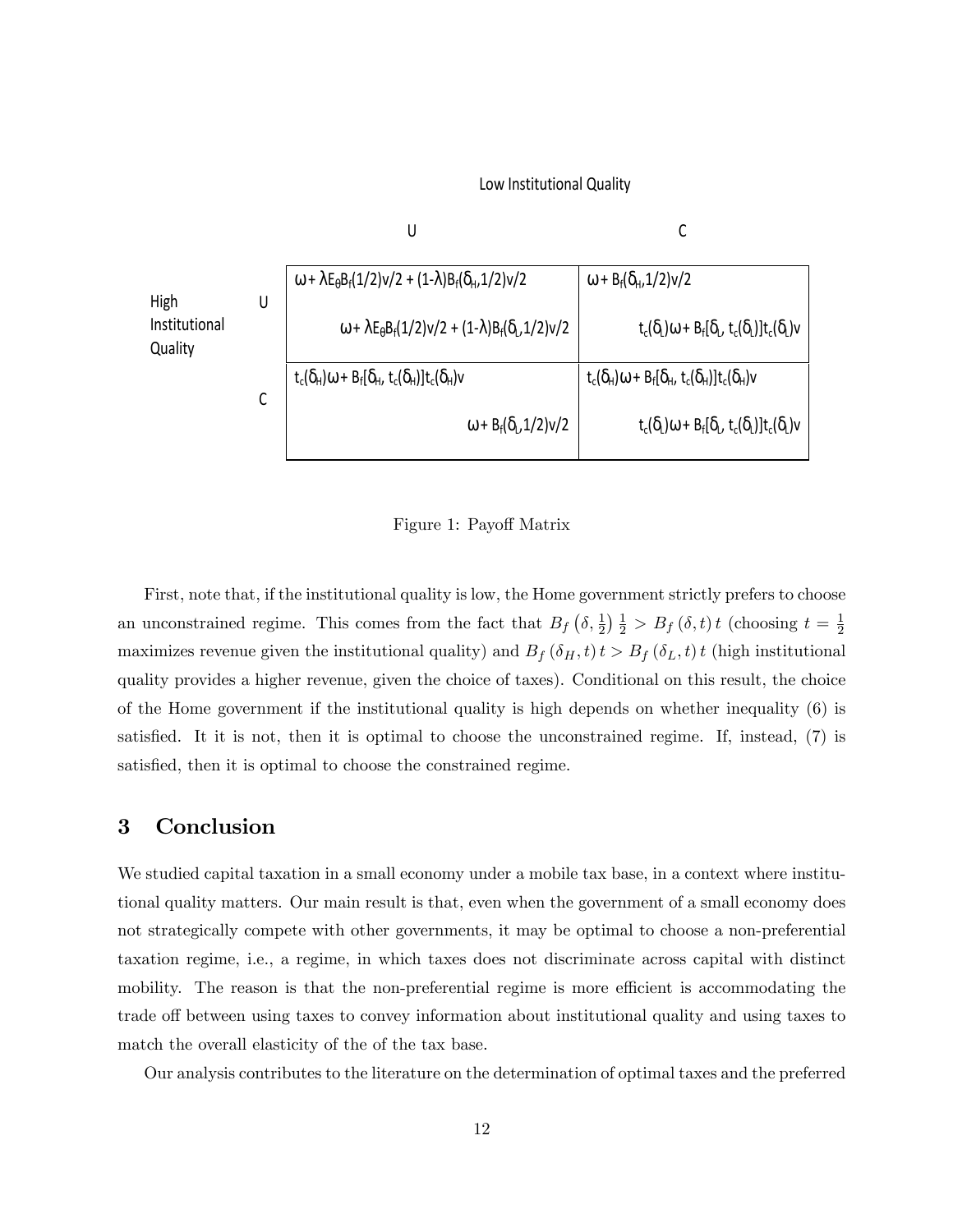tax regime by offering a rationale to the advantage of non-preferential (constrained) tax regimes which is not driven by the downward pressure on revenues caused by unconstrained tax competition.

### 4 Appendix

**Proposition 4** Consider the unconstrained regime under incomplete information. There exists an equilibrium in which taxes convey information about the institutional quality. In this equilibrium

$$
t_f(\delta_L) = t_f(\delta_H) = \frac{1}{2}, t_h(\delta_L) = 1 \text{ and } t_h(\delta_H) = 1 - \frac{(1-\lambda)(\delta_H - \delta_L)v^2}{4(1-\delta_H)(1-\delta_L)\omega}.
$$

Proof. Proposition 1 establishes that, in any equilibrium in which taxes convey information about the institutional quality, it must be that  $t_f(\delta_L) = t_f(\delta_H) = \frac{1}{2}$ . Then, if  $t_h$  is the choice of Home government under a high institutional quality, we must have

$$
\omega + B_f \left( \delta_L, \frac{1}{2} \right) \frac{v}{2} \ge t_h \omega + \left[ \lambda B_f \left( \delta_H, \frac{1}{2} \right) + (1 - \lambda) B_f \left( \delta_L, \frac{1}{2} \right) \right] \frac{v}{2},
$$

which can be rewritten as

$$
t_h \omega \leq \omega - \lambda \left[ B_f \left( \delta_H, \frac{1}{2} \right) - B_f \left( \delta_L, \frac{1}{2} \right) \right] \frac{v}{2},
$$

and

$$
t_h\omega + B_f\left(\delta_H, \frac{1}{2}\right) \frac{v}{2} \ge \omega + \left[\lambda B_f(\delta_L, \frac{1}{2}) + (1-\lambda) B_f(\delta_H, \frac{1}{2})\right] \frac{v}{2},
$$

which can be rewritten as

$$
t_h \omega \ge \omega - \lambda \left[ B_f \left( \delta_H, \frac{1}{2} \right) - B_f \left( \delta_L, \frac{1}{2} \right) \right] \frac{v}{2}.
$$

Thus, the only value of  $t<sub>h</sub>$  which satisfies both inequalities is

$$
t_h^* = 1 - \frac{(\delta_H - \delta_L) \lambda v^2}{4\omega (1 - \delta_H) (1 - \delta_L)}.
$$

This tax is feasible, i.e.,  $t_h^* \in [0, 1]$  iff

$$
0 < 1 - \frac{\left(\delta_H - \delta_L\right) \lambda v^2}{4\omega \left(1 - \delta_H\right) \left(1 - \delta_L\right)} < 1.
$$

It remains to specify beliefs out of the equilibrium path. We assume that, whenever  $t_h \in (t_h^*, 1)$ , the investors attach probability one that the underlying institutional quality is low. This ensures that, irrespective of the institutional quality, the Home government will have no incentive to deviate from the equilibrium path.  $\blacksquare$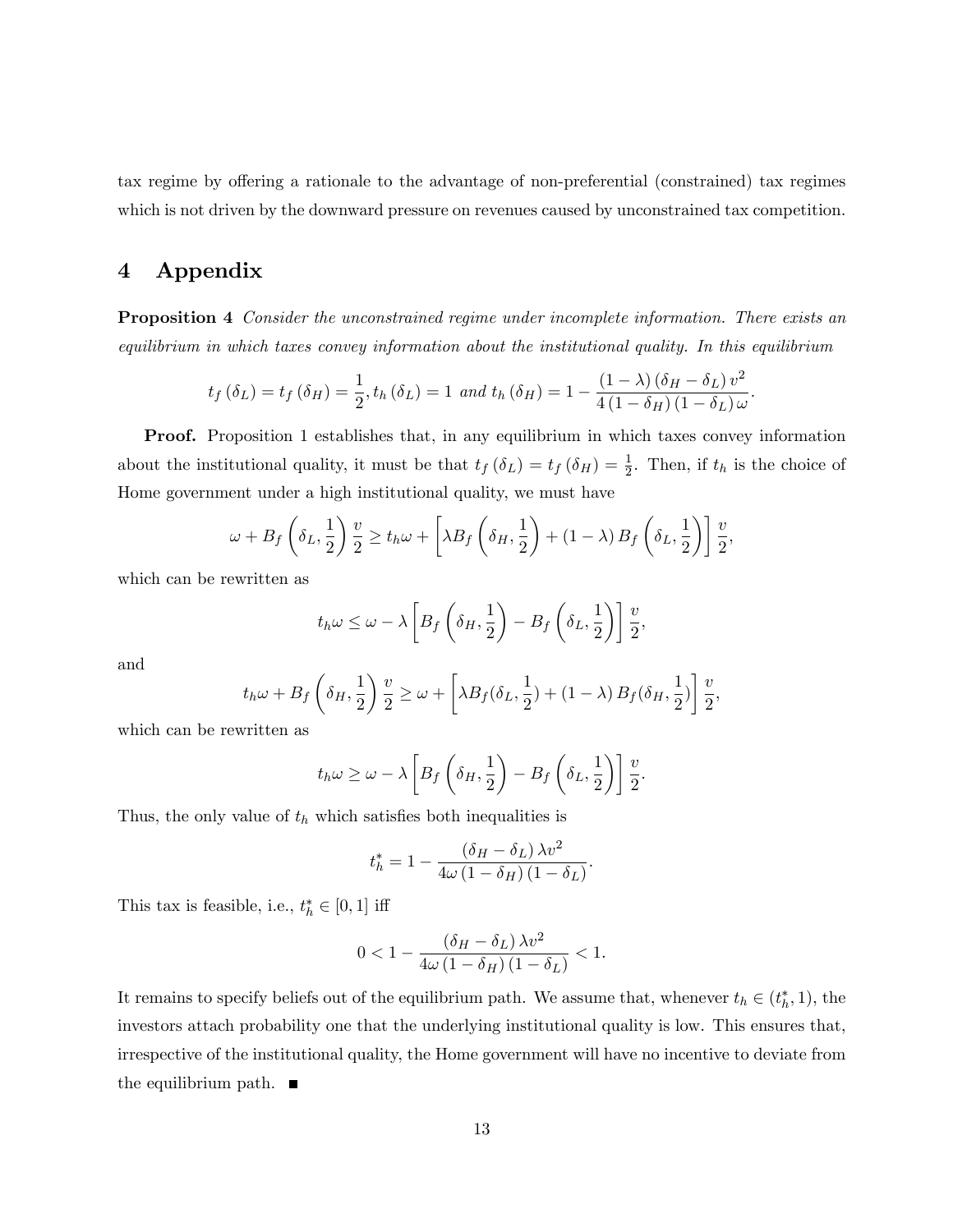# References

- [1] An, Z. (2011) Taxation and foreign direct investment (FDI): empirical evidence from a quasiexperimental in China. International Tax and Public Finance. DOI 10.1007/s10797-011-9201-0.
- [2] Baldwin, R. E. and Krugman, P. (2004) Agglomeration, Integration and Tax Harmonisation. European Economic Review, vol. 48, pages 1-23.
- [3] Brunetti, A., G. Kisunko, and B. Weder (1997). Institutions in transition: Reliability of rules and economic performance in former socialist countries, (Washington, D.C.: World Bank), Working Paper, No. 1809, mimeo.
- [4] Büthe, Tim, and Helen V. Milner. (2008). The Politics of Foreign Direct Investment into Developing Countries: Increasing FDI through International Trade Agreements? American Journal of Poli tical Science, vol.52 no.4 (October 2008): 741-762.
- [5] Janeba, E. (1998) Tax Competition in Imperfectly Competitive Markets. Journal of International Economics, vol 44, pages 135-153.
- [6] Janeba, E. (2000) Tax Competition when Governments Lack Commitment: Excess Capacity as a Countervailing Threat. American Economic Review, vol 90, pages 1508-1519.
- [7] Janeba, E. (2002) Attracting FDI in a Politically Risk World, International Economic Review, vol 43, pages 1127-1155.
- [8] Janeba, E., and W. Peters (1999). Tax Evasion, Tax Competition and the Gains from Nondiscrimination: The Case of Interest Taxation in Europe, Economic Journal 109, 93-101.
- [9] Janeba, E., and M. Smart (2003). Is Targeted Tax Competition Less Harmful Than Its Remedies, International Tax and Public Finance, 10, 259-280.
- [10] Jun, K.W. and Singh, H. (1996). The Determinants of Foreign Direct Investment: New Empirical Evidence, Transnational Corporations, Vol.5, pp.67-106.
- [11] Kaufmann, D., Kraay, A. and Zoido-Lobaton, P. (1999). Governance matters. Policy Research Working Paper Series 2196, The World Bank.
- [12] Keen, M. (2001) Preferential Regimes Can Make Tax Competition Less Harmful National Tax Journal, vol LIV(4), pp. 757-62.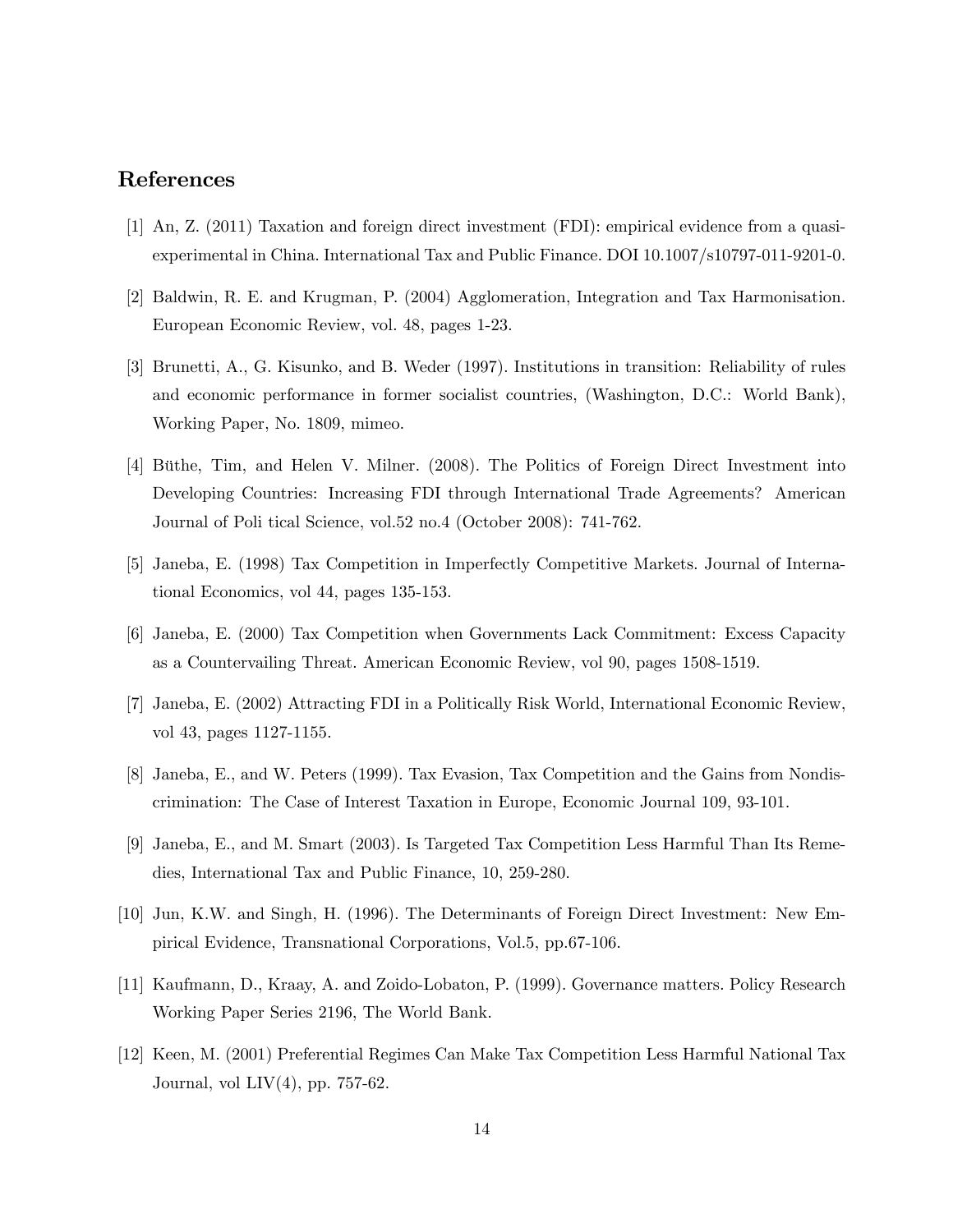- [13] Kessing, S. G., Konrad, K. A. and Kotsogiannis, C. (2009) Federalism, weak institutions and competition for foreign direct investment. International Tax and Public Finance, 16(1), 105- 123.
- [14] Konrad, K.A. (2007). Mobile Tax Base as a Global Common, mimeo Free University of Berlin.
- [15] Lamech, R., and Kazim S. (2003). What International Investors Look for When Investing in Developing Countries: Results from a Survey of International Investors in the Power Sector. Energy and Mining Sector Board Discussion Paper 6. World Bank, Washington, DC.
- [16] Marceau N., Mongrain, S. and Wilson, J.D. (2010). Why Do Most Regions Set High Tax Rates on Capital? Journal of International Economics, 80, 249-259.
- [17] Persson, T. and Tabellini, G. (1992). The Politics of 1992: Fiscal Policy and European Integration. Review of Economic Studies, 59, 689-701.
- [18] Schneider F., and Frey B. (1985). Economic and Political Determinants of Foreign Direct Investment. World Development 13(2), 161-175.
- [19] Slemrod, J. and Wilson, J.D. (2009) Tax competition with parasitic tax havens. Journal of Public Economics, vol 93, pages 1261-1270.
- [20] Seyoum, B. (2011). Informal institutions and foreign direct investment. Journal of Economic Issues, XLV(4), 917-941.
- [21] Wilson, J. D. (1986). A theory of interregional tax competition. Journal of Urban Economics,19, 296-315.
- [22] Wilson, J.D. (2005). Tax Competition with and without Preferential Treatment of a Highly-Mobile Tax Base. In J. Alm, J. Martinez-Vasquez, and M. Rider, Editors, The Challenge of Tax Reform in a Global Economy, Springer.
- [23] Wilson, J.D. and Janeba, E. (2005). Decentralization and international tax competition. Journal of Public Economics, 89, 1211-1229.
- [24] Zodrow, G., and Miezkowski, P. (1986). Pigou, Tiebout, property taxation, and the underprovision of local public goods. Journal of Urban Economics, 19 (3), 356 -370.